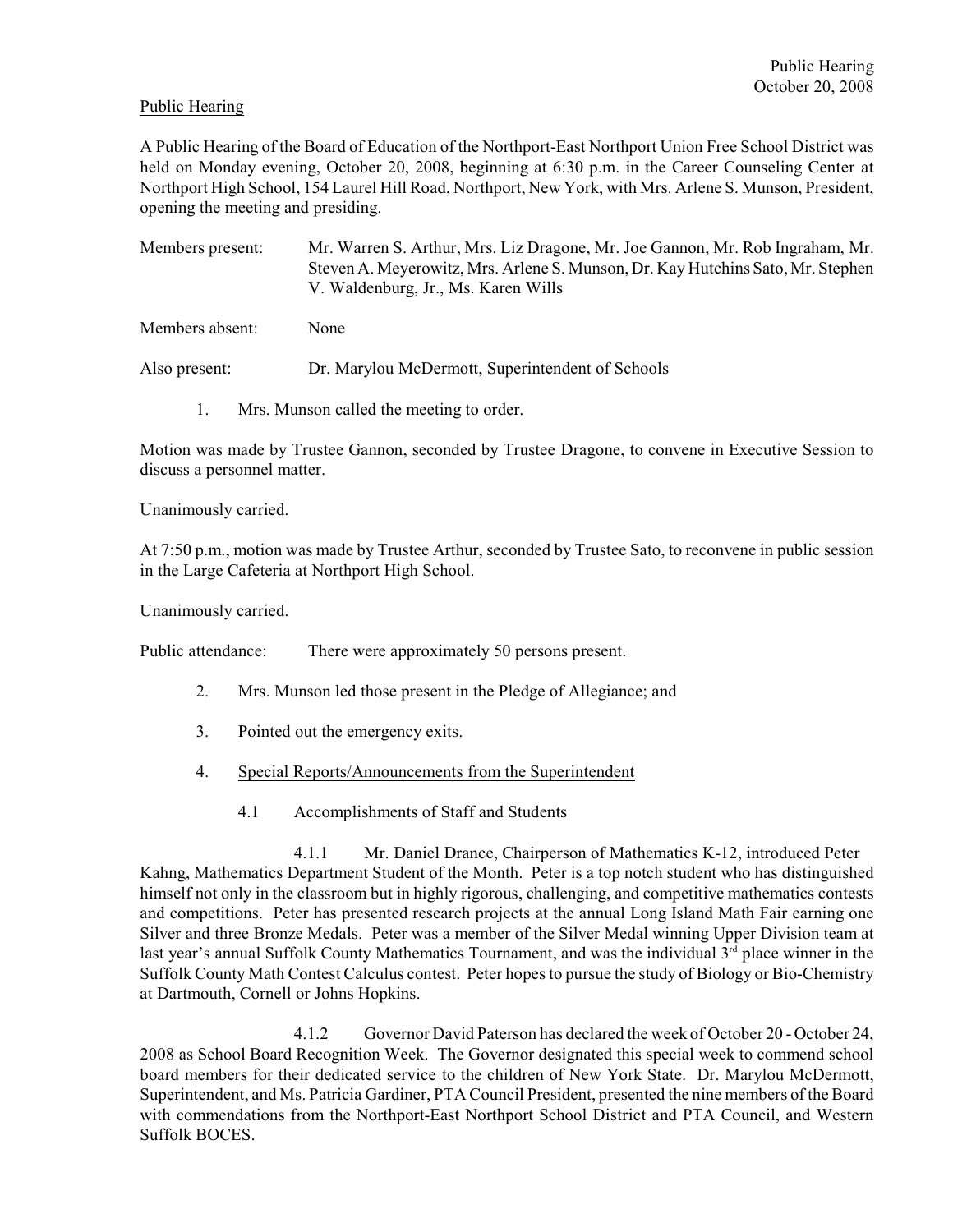4.1.3 The President of the Board honored Dick Manning for his thirty-one years of dedicated service to the children of the Northport-East Northport School District as Board Trustee and President. Mrs. Munson presented a plaque to Mr. Manning as the District's first Honorary Lifetime Board Member.

5. Overview by Mr. Drew Cronin and Mr. Larry Blake of the revised bond proposition vote to be held on November 18, 2008 to renovate the athletic fields and outdoor facilities

Mr. Drew Cronin, Director of Physical Education and Athletics, reviewed the \$8,190,000 in proposed renovations for each of the schools :

Northport High School

|                                                                           | Environmentally safe synthetic turf for the football/lacrosse stadium field                                                                                                                                                                                                                                                                                                                                                                                                                                                                                                                                                                                                                                                                                                                                                                  | \$                                     | 972,000                                                                                              |
|---------------------------------------------------------------------------|----------------------------------------------------------------------------------------------------------------------------------------------------------------------------------------------------------------------------------------------------------------------------------------------------------------------------------------------------------------------------------------------------------------------------------------------------------------------------------------------------------------------------------------------------------------------------------------------------------------------------------------------------------------------------------------------------------------------------------------------------------------------------------------------------------------------------------------------|----------------------------------------|------------------------------------------------------------------------------------------------------|
|                                                                           | Environmentally safe synthetic turf for the Sweeney Field (soccer/girls lacrosse)                                                                                                                                                                                                                                                                                                                                                                                                                                                                                                                                                                                                                                                                                                                                                            | \$                                     | 892,000                                                                                              |
| $\ddot{\phantom{0}}$                                                      | Remove and replace stadium field home bleachers                                                                                                                                                                                                                                                                                                                                                                                                                                                                                                                                                                                                                                                                                                                                                                                              | \$                                     | 754,000                                                                                              |
|                                                                           | Remove and replace press box                                                                                                                                                                                                                                                                                                                                                                                                                                                                                                                                                                                                                                                                                                                                                                                                                 | \$                                     | 40,000                                                                                               |
| $\bullet$                                                                 | New concession building including ADA accessible lavatory facilities                                                                                                                                                                                                                                                                                                                                                                                                                                                                                                                                                                                                                                                                                                                                                                         | \$                                     | 60,000                                                                                               |
| $\ddot{\phantom{1}}$                                                      | New "dark skies" football field lighting                                                                                                                                                                                                                                                                                                                                                                                                                                                                                                                                                                                                                                                                                                                                                                                                     | \$                                     | 320,000                                                                                              |
| $\ddot{\phantom{a}}$                                                      | Re-grade, re-sod and install irrigation system for the football/lacrosse practice field (S)                                                                                                                                                                                                                                                                                                                                                                                                                                                                                                                                                                                                                                                                                                                                                  | $\mathbb S$                            | 182,000                                                                                              |
| $\ddot{\phantom{a}}$                                                      | Environmentally safe synthetic turf for the football/lacrosse practice field (N)                                                                                                                                                                                                                                                                                                                                                                                                                                                                                                                                                                                                                                                                                                                                                             | \$                                     | 892,000                                                                                              |
| $\cdot$                                                                   | Re-grade, re-sod and install new irrigation for field hockey field                                                                                                                                                                                                                                                                                                                                                                                                                                                                                                                                                                                                                                                                                                                                                                           | \$                                     | 192,000                                                                                              |
| $\ddot{\phantom{a}}$                                                      | Remove and replace clay infields, re-grade, add new sod, sports drainage system                                                                                                                                                                                                                                                                                                                                                                                                                                                                                                                                                                                                                                                                                                                                                              |                                        |                                                                                                      |
|                                                                           | and irrigation for the baseball field                                                                                                                                                                                                                                                                                                                                                                                                                                                                                                                                                                                                                                                                                                                                                                                                        | \$                                     | 75,000                                                                                               |
| $\ddot{\phantom{a}}$                                                      | Install two concrete dugouts with roof and fencing for the softball field (E)                                                                                                                                                                                                                                                                                                                                                                                                                                                                                                                                                                                                                                                                                                                                                                | \$                                     | 50,000                                                                                               |
|                                                                           | Pole Vault box and asphalt base runway                                                                                                                                                                                                                                                                                                                                                                                                                                                                                                                                                                                                                                                                                                                                                                                                       | \$                                     | 15,000                                                                                               |
|                                                                           | Total construction estimated cost                                                                                                                                                                                                                                                                                                                                                                                                                                                                                                                                                                                                                                                                                                                                                                                                            |                                        | \$4,444,000                                                                                          |
|                                                                           | (Architect fees, legal fees & contingency $\omega$ 25%)                                                                                                                                                                                                                                                                                                                                                                                                                                                                                                                                                                                                                                                                                                                                                                                      |                                        | \$1,111,000                                                                                          |
|                                                                           | <b>TOTAL</b>                                                                                                                                                                                                                                                                                                                                                                                                                                                                                                                                                                                                                                                                                                                                                                                                                                 |                                        | \$5,555,000                                                                                          |
| $\ddot{\phantom{0}}$<br>$\ddot{\phantom{0}}$<br>$\blacksquare$<br>$\cdot$ | Northport Middle School<br>Remove and replace four tennis courts with new drainage and fencing<br>Re-grade, re-sod football/soccer/lacrosse field and install irrigation system and new<br>multi-sport goal posts<br>Remove and replace running track with new 400 m asphalt track with proper drainage,<br>4' high fencing, and install new long jump and high jump area<br>Re-grade, re-align and renovate field hockey field turf, and install new drainage system<br>Install sports drainage system in infield, remove and replace clay infield, install new<br>irrigation system install new batting cage for baseball field<br>Sports drain system in infield and install 12' high chain-link fence for softball field<br>Total construction estimated cost<br>(Architect fees, legal fees & contingency $\omega$ 25%)<br><b>TOTAL</b> | \$<br>\$<br>\$<br>\$<br>\$<br>\$<br>\$ | 237,000<br>190,500<br>389,500<br>97,000<br>95,000<br>30,000<br>\$1,039,000<br>259,750<br>\$1,298,750 |
|                                                                           | East Northport Middle School                                                                                                                                                                                                                                                                                                                                                                                                                                                                                                                                                                                                                                                                                                                                                                                                                 |                                        |                                                                                                      |
|                                                                           | Re-grade, re-sod and install irrigation system for football/soccer/lacrosse field                                                                                                                                                                                                                                                                                                                                                                                                                                                                                                                                                                                                                                                                                                                                                            |                                        |                                                                                                      |
|                                                                           | with new multi-sport goals                                                                                                                                                                                                                                                                                                                                                                                                                                                                                                                                                                                                                                                                                                                                                                                                                   | \$                                     | 190,500                                                                                              |
| $\ddot{\phantom{a}}$                                                      | Remove and replace running track with new 400 m asphalt track with proper drainage,                                                                                                                                                                                                                                                                                                                                                                                                                                                                                                                                                                                                                                                                                                                                                          |                                        |                                                                                                      |
|                                                                           | 4' high fencing, and install new long jump and high jump area                                                                                                                                                                                                                                                                                                                                                                                                                                                                                                                                                                                                                                                                                                                                                                                | \$                                     | 389,500                                                                                              |
| $\bullet$                                                                 | Re-grade, re-align and renovate field hockey field turf, and install new drainage system                                                                                                                                                                                                                                                                                                                                                                                                                                                                                                                                                                                                                                                                                                                                                     | \$                                     | 97,000                                                                                               |
|                                                                           | Install sports drainage system in infield, remove and replace clay infield, install new                                                                                                                                                                                                                                                                                                                                                                                                                                                                                                                                                                                                                                                                                                                                                      |                                        |                                                                                                      |
|                                                                           | irrigation system install new batting cage for baseball field                                                                                                                                                                                                                                                                                                                                                                                                                                                                                                                                                                                                                                                                                                                                                                                | \$                                     | 95,000                                                                                               |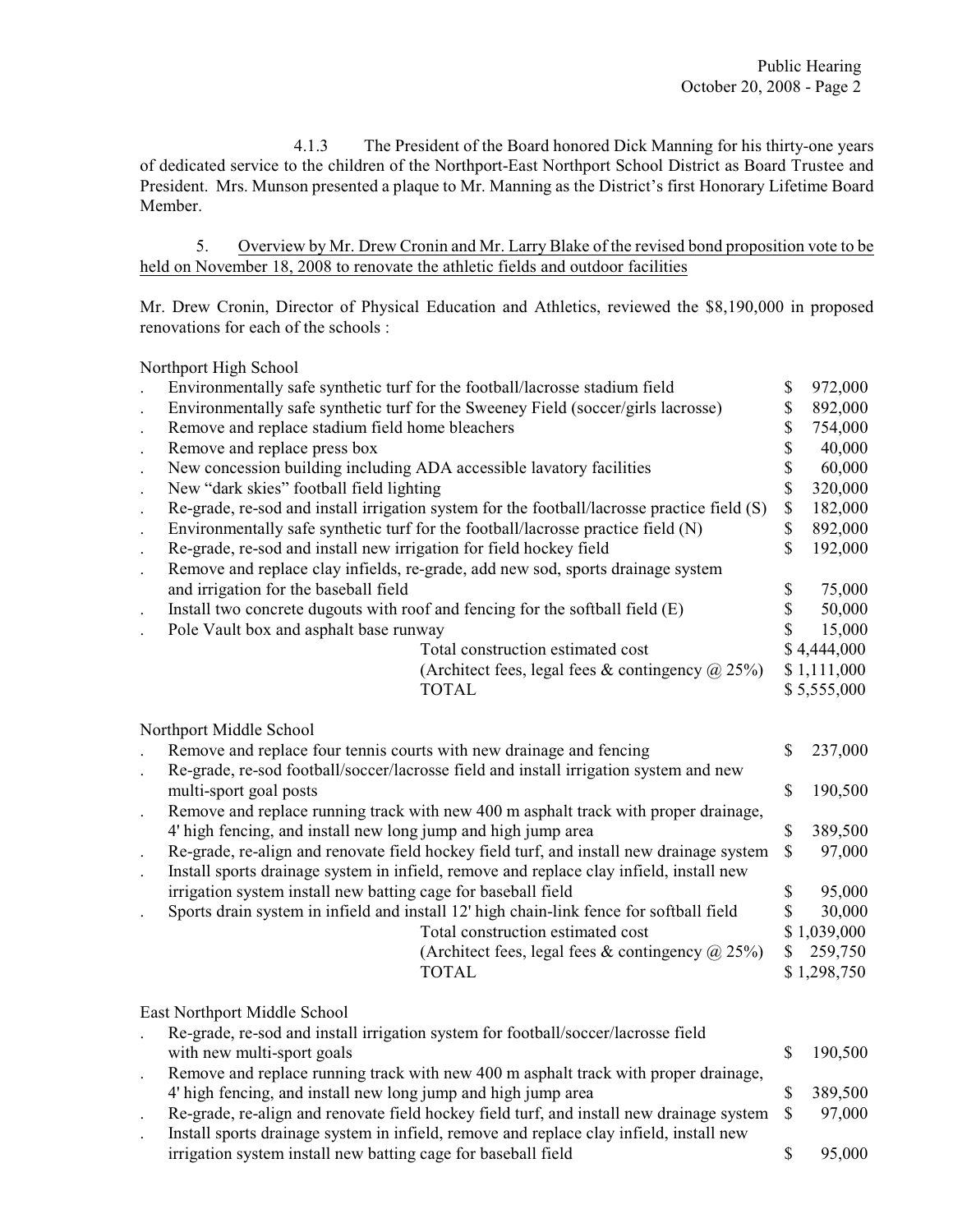| Re-sod and irrigate soccer field                               |                                                         | \$  | 167,000     |
|----------------------------------------------------------------|---------------------------------------------------------|-----|-------------|
| Sports drain system in infield of softball field               |                                                         | S   | 15,000      |
|                                                                | Total construction estimated cost                       |     | 954,000     |
|                                                                | (Architect fees, legal fees & contingency $\omega$ 25%) | S   | 238,000     |
|                                                                | <b>TOTAL</b>                                            |     | \$1,192,500 |
| William J. Brosnan School                                      |                                                         |     |             |
| Remove and replace two tennis courts, new drainage and fencing |                                                         | S   | 115,000     |
|                                                                | Total construction estimated cost                       | S   | 115,000     |
|                                                                | (Architect fees, legal fees & contingency $\omega$ 25%) | \$. | 28,750      |
|                                                                | <b>TOTAL</b>                                            | \$  | 143,750     |
|                                                                | <b>TOTAL BOND REFERENDUM</b>                            |     | \$8,190,000 |

Mr. Larry Blake, Interim Assistant Superintendent for Business, discussed the time line for the bond referendum, subject to voter approval. Mr. Blake stated that the estimated cost to the average taxpayer would be \$55.10 per year. Mr. Blake also stated that the current capital improvement bond will be satisfied in 2010 and the field referendum bond would commence in 2011, subject to voter approval.

6. Board and community discussion regarding the proposed improvements and renovations to the District's outdoor athletic facilities

| Karen Wills  | Asked if the architect, legal and contingency fees are subject to change and |
|--------------|------------------------------------------------------------------------------|
| Board Member | how long the architectural plans are valid.                                  |

Mr. Blake stated that architect, legal and contingency fees should be constant at 25% . Mr. Blake also stated that the architectural plans are property of the district and the district will use those plans to send to the state.

| Nancy Swain Gustave     | Asked if it was fiscally sound to float the bond issue now with the current |
|-------------------------|-----------------------------------------------------------------------------|
| <b>Community Member</b> | economic times. Ms. Gustave also stated that she feels there has been       |
|                         | concealment and that people who do not have a direct involvement with the   |
|                         | district may be out of the loop. Ms. Gustave stated that many residents do  |
|                         | not get The Observer or The Record and don't know a bond vote is going to   |
|                         | happen and that is should have been listed in the current issue of Our      |
|                         | Schools.                                                                    |

President Munson stated that the District is preparing an Our Schools solely dedicated to the bond proposition vote and the marquee at the high school had information on the public hearing being held tonight. Mrs. Munson also stated that the costs would not begin until 2011 if the bond is approved now. President Munson stated that the District has more and more children and community members using the fields.

| Bent Thomsen     | Stated that he does not agree with the District paying for a re-vote and also |
|------------------|-------------------------------------------------------------------------------|
| Community Member | feels that the District does not need the turf fields.                        |

Vice President Waldenburg stated that the fields are in desperate need of renovation and the Board felt that a vote should be held sooner rather than later. Mr. Waldenburg also stated that the fields are part of the community infrastructure and the community will decide whether the fields should be upgraded.

| Timothy Madden | Asked what the District has done with the grant money from Senator           |
|----------------|------------------------------------------------------------------------------|
| Parent         | Flanagan and if there are any forecasts in state aid for the upcoming school |
|                | year. Mr. Madden also stated he believes the vote should be held in May      |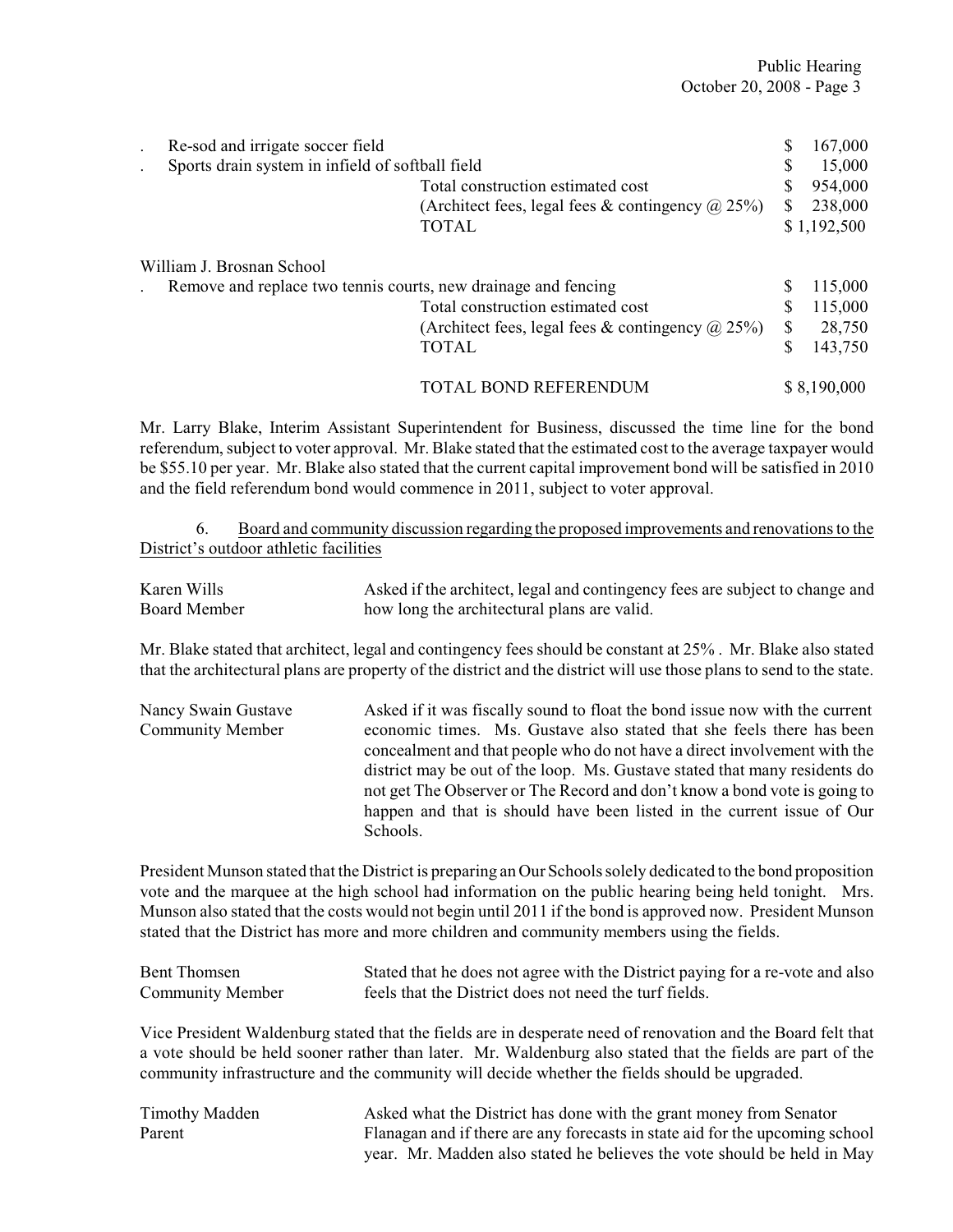and is concerned that if the bond proposition passed that there would be a backlash on the next budget vote.

Mr. Cronin stated a portion of the grant money from Senator Flanagan was used to purchase new wrestling mats for the high school wrestling room and due to the poor condition of the scoreboards in the gym new ones will be purchased. Mr. Cronin also stated that some of the grant money was used for field maintenance.

Mr. Blake stated that he has not heard anything regarding the legislature cutting any state aid this year and the District should receive the state aid anticipated for this year. Mr. Blake also stated that we will not know about next year's aid for another three months or so.

President Munson stated that the District is holding a Legislative Breakfast this Saturday morning, October  $25<sup>th</sup>$ , in the high school library, with Senator Flanagan, Senator Marcellino and Assemblyman Raia. Mrs. Munson invited every member of the community to come and express their concerns about state aid.

President Munson stated that it would be wonderful if every community member came out to vote. The bond vote in June failed by 39 votes so you can't say that the overwhelming majority did not want the referendum to pass. Mrs. Munson stated that the fields are in desperate need and the bond proposition is not a frivolous activity.

Vice President Waldenburg stated that the vote needs to be done now rather than later and if the District waited until May it may delay the state approvals by another six months.

| Noted that the actual debt service would not start until the 2010-2011 budget |
|-------------------------------------------------------------------------------|
| and asked when the actual funds would be borrowed and interest would          |
| accrue, and if the District had to spend the whole \$8,190,000 and if could   |
| only be used for the field renovations. Mr. D'Accordo asked if there was a    |
| draw down schedule and if someone donated the costs of the field could that   |
| money be used to pay down the original debt. Mr. D'Accordo also asked         |
| about the report on the safety of turf fields, the cost of maintenance and    |
| refurbishment of the turf fields.                                             |
|                                                                               |

Mr. Blake stated that the funds would be borrowed and interest would accrue approximately 10 months before the debt service began. Mr. Blake also stated that the District has to follow the letter of the law when it comes to the proposition and that whatever is borrowed must be spent on the items specified in the proposition. The District cannot spend more than the authorized borrowing and any leftover funds can be used to pay down the debt.

Mr. Cronin stated that the grooming machine required for the turf fields is donated to the District and that a one year maintenance contract is given. Mr. Cronin also stated that the cost of refurbishing a field, usually required after approximately ten years, would be one-third of the original cost of the field.

President Munson stated that the Board will only approve environmentally safe fields and will wait until the New York State DEC report is completed.

Dan Campbell Stated that the large cost in waiting to put the athletic fields bond Parent and Coach proposition up for vote is the unnecessary injuries to our children. Mr. Campbell stated that he gets to view the conditions of the fields every day and it is a dangerous situation.